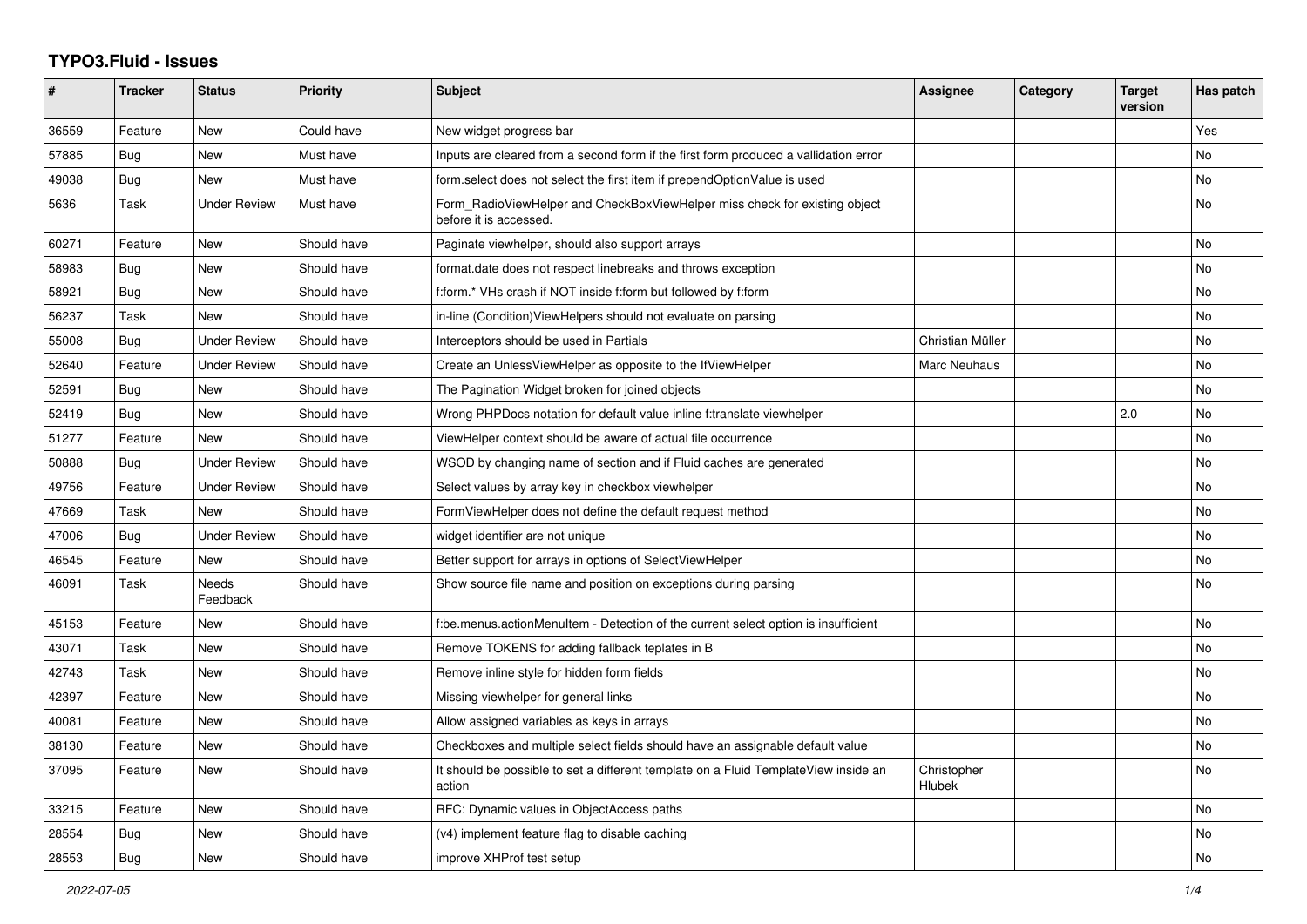| ∦     | <b>Tracker</b> | <b>Status</b>            | <b>Priority</b> | <b>Subject</b>                                                                                              | <b>Assignee</b>        | Category | <b>Target</b><br>version | Has patch |
|-------|----------------|--------------------------|-----------------|-------------------------------------------------------------------------------------------------------------|------------------------|----------|--------------------------|-----------|
| 28552 | Bug            | <b>New</b>               | Should have     | (v5) write ViewHelper test for compiled run; adjust functional test to do two passes<br>(uncached & cached) |                        |          |                          | <b>No</b> |
| 28551 | Bug            | Accepted                 | Should have     | (v4) backport VHTest                                                                                        | Sebastian<br>Kurfuerst |          |                          | No        |
| 28550 | <b>Bug</b>     | New                      | Should have     | (v4) make widgets cacheable, i.e. not implement childnodeaccess interface                                   |                        |          |                          | No        |
| 28549 | Bug            | New                      | Should have     | make widgets cacheable, i.e. not implement childnodeaccess interface                                        |                        |          |                          | No        |
| 3291  | Feature        | Needs<br>Feedback        | Should have     | Cacheable viewhelpers                                                                                       |                        |          |                          | No        |
| 52536 | <b>Bug</b>     | <b>Under Review</b>      | Should have     | Errorclass not set if no property-attribute set                                                             |                        |          |                          |           |
| 45345 | Feature        | <b>Needs</b><br>Feedback | Should have     | Easy to use comments for fluid that won't show in output                                                    |                        |          |                          |           |
| 13045 | Bug            | New                      | Should have     | Entity decode of strings are different between if-conditions and output of variable                         |                        |          |                          |           |
| 9514  | Feature        | New                      | Should have     | Support explicit Array Arguments for ViewHelpers                                                            |                        |          |                          |           |
| 48355 | Feature        | New                      | Could have      | Assign output of viewhelper to template variable for further processing.                                    |                        |          |                          |           |
| 9005  | Feature        | Accepted                 | Could have      | Fluid Template Analyzer (FTA)                                                                               | Sebastian<br>Kurfuerst |          |                          |           |
| 51239 | Bug            | <b>Under Review</b>      | Must have       | AbstractViewHelper use incorrect method signature for "\$this->systemLogger->log()"                         | Adrian Föder           | Core     |                          | Yes       |
| 32035 | Task           | New                      | Should have     | Improve fluid error messages                                                                                |                        | Core     |                          | Yes       |
| 7608  | Feature        | New                      | Could have      | Configurable shorthand/object accessor delimiters                                                           |                        | Core     |                          | Yes       |
| 33551 | Bug            | New                      | Must have       | View helper values break out of a partial scope                                                             | Sebastian<br>Kurfuerst | Core     |                          | No        |
| 27607 | Bug            | New                      | Must have       | Make Fluid comparisons work when first element is STRING, second is NULL.                                   |                        | Core     |                          | No        |
| 46257 | Feature        | Under Review             | Should have     | Add escape sequence support for Fluid                                                                       |                        | Core     |                          | No        |
| 39990 | <b>Bug</b>     | New                      | Should have     | Same form twice in one template: hidden fields for empty values are only rendered<br>once                   |                        | Core     |                          | No        |
| 33394 | Feature        | Needs<br>Feedback        | Should have     | Logical expression parser for BooleanNode                                                                   | Tobias Liebig          | Core     |                          | No        |
| 12863 | Bug            | New                      | Should have     | Attributes of a viewhelper can't contain a '-'                                                              | Sebastian<br>Kurfuerst | Core     |                          | <b>No</b> |
| 3481  | Bug            | New                      | Should have     | Use ViewHelperVariableContainer in PostParseFacet                                                           |                        | Core     |                          | No        |
| 62346 | Feature        | New                      | Could have      | f:comment should have high precende                                                                         |                        | Core     | 3.x                      | No        |
| 30555 | Feature        | New                      | Could have      | Make TagBuilder more extensible                                                                             |                        | Core     |                          | No        |
| 10472 | Feature        | New                      | Could have      | Fluid Standalone distribution                                                                               |                        | Core     |                          | No        |
| 4704  | Feature        | New                      | Should have     | Improve parsing exception messages                                                                          |                        | Core     |                          |           |
| 1907  | Feature        | New                      | Could have      | Default values for view helpers based on context                                                            |                        | Core     |                          |           |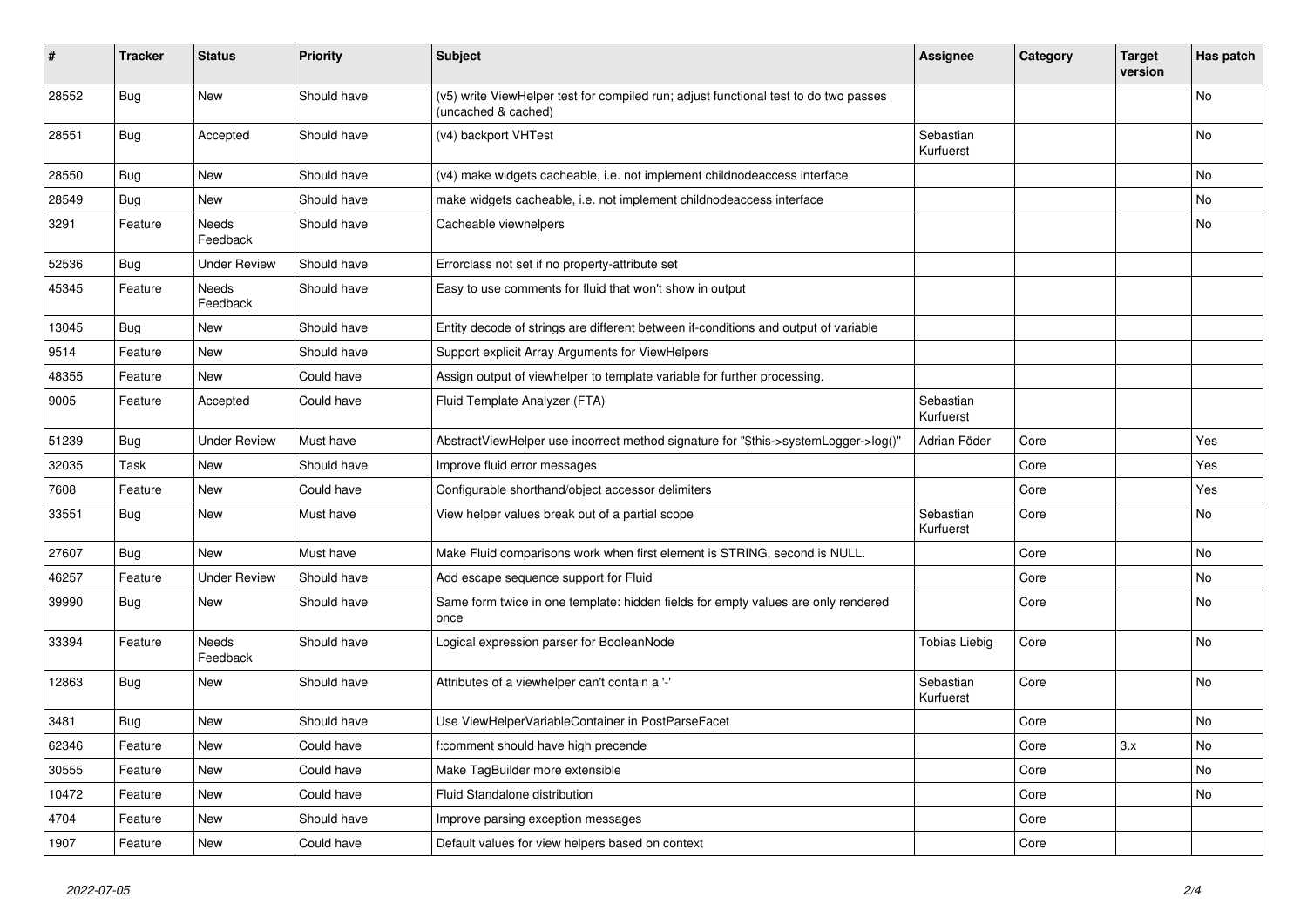| $\pmb{\#}$ | <b>Tracker</b> | <b>Status</b>            | <b>Priority</b> | <b>Subject</b>                                                                   | <b>Assignee</b>             | Category           | <b>Target</b><br>version | Has patch |
|------------|----------------|--------------------------|-----------------|----------------------------------------------------------------------------------|-----------------------------|--------------------|--------------------------|-----------|
| 38369      | Bug            | <b>New</b>               | Must have       | Resource ViewHelpers should not fall back to request package                     |                             | View               |                          | <b>No</b> |
| 46289      | Bug            | Needs<br>Feedback        | Should have     | Enable Escaping Interceptor in XML request format                                |                             | View               | 2.0.1                    | No        |
| 45394      | Task           | New                      | Should have     | Forwardport Unit test for standalone view                                        |                             | View               |                          | No        |
| 43072      | Task           | New                      | Should have     | Remove TOKENS for adding templates fallback in Backporter                        |                             | View               |                          | No        |
| 60181      | Feature        | New                      | Could have      | Caching mechanism for Fluid Views/Templates                                      |                             | View               |                          | No        |
| 8989       | Feature        | Needs<br>Feedback        | Could have      | Search path for fluid template files                                             |                             | View               |                          | No        |
| 60856      | Bug            | <b>New</b>               | Must have       | Target attribute not supported by the form viewhelper                            |                             | ViewHelpers        |                          | Yes       |
| 58862      | Bug            | Needs<br>Feedback        | Should have     | FormViewHelper doesn't accept NULL as value for \$arguments                      | <b>Bastian</b><br>Waidelich | <b>ViewHelpers</b> |                          | Yes       |
| 30937      | <b>Bug</b>     | New                      | Should have     | CropViewHelper stringToTruncate can't be supplied so it can't be easily extended |                             | ViewHelpers        |                          | Yes       |
| 59057      | Bug            | <b>Under Review</b>      | Must have       | Hidden empty value fields shoud be disabled when related field is disabled       | Bastian<br>Waidelich        | <b>ViewHelpers</b> |                          | No        |
| 51100      | Feature        | New                      | Must have       | Links with absolute URI should have the option of URI Scheme                     |                             | ViewHelpers        |                          | No        |
| 40064      | Bug            | New                      | Must have       | Multiselect is not getting persisted                                             |                             | <b>ViewHelpers</b> |                          | <b>No</b> |
| 33628      | Bug            | <b>Needs</b><br>Feedback | Must have       | Multicheckboxes (multiselect) for Collections don't work                         | Christian Müller            | ViewHelpers        |                          | <b>No</b> |
| 65424      | Bug            | <b>Under Review</b>      | Should have     | SelectViewHelper must respect option(Value Label)Field for arrays                |                             | <b>ViewHelpers</b> |                          | <b>No</b> |
| 60003      | Feature        | <b>New</b>               | Should have     | Add required-Attribute to f:form.password                                        |                             | <b>ViewHelpers</b> |                          | <b>No</b> |
| 54284      | Bug            | New                      | Should have     | Default Option for Switch/Case VH                                                |                             | ViewHelpers        |                          | <b>No</b> |
| 54195      | Task           | <b>New</b>               | Should have     | Rename and move FormViewHelper's errorClass value, currently 'f3-form-error'     | Adrian Föder                | ViewHelpers        |                          | <b>No</b> |
| 49600      | Bug            | <b>New</b>               | Should have     | f:form tag shown as a HTML on frontend                                           |                             | <b>ViewHelpers</b> |                          | <b>No</b> |
| 44234      | Bug            | <b>Under Review</b>      | Should have     | selectViewHelper's sorting does not respect locale collation                     |                             | ViewHelpers        | 2.1                      | No        |
| 43346      | Feature        | <b>Under Review</b>      | Should have     | Allow property mapping configuration via template                                | Karsten<br>Dambekalns       | ViewHelpers        | 2.1                      | <b>No</b> |
| 40998      | Bug            | <b>Under Review</b>      | Should have     | Missing parent request namespaces in form field name prefix                      | Sebastian<br>Kurfuerst      | ViewHelpers        | 1.1.1                    | No        |
| 39936      | Feature        | New                      | Should have     | registerTagAttribute should handle default values                                |                             | ViewHelpers        |                          | No        |
| 37619      | Bug            | New                      | Should have     | Fatal Error when using variable in name attribute of Section ViewHelper          |                             | <b>ViewHelpers</b> |                          | No        |
| 36662      | Bug            | <b>Needs</b><br>Feedback | Should have     | Checked state isn't always correct when property is collection                   | Kevin Ulrich<br>Moschallski | <b>ViewHelpers</b> | 1.1.1                    | <b>No</b> |
| 36410      | Feature        | New                      | Should have     | Allow templates to send arguments back to layout                                 |                             | <b>ViewHelpers</b> |                          | No        |
| 34682      | <b>Bug</b>     | <b>Under Review</b>      | Should have     | Radio Button missing checked on validation error                                 |                             | ViewHelpers        |                          | <b>No</b> |